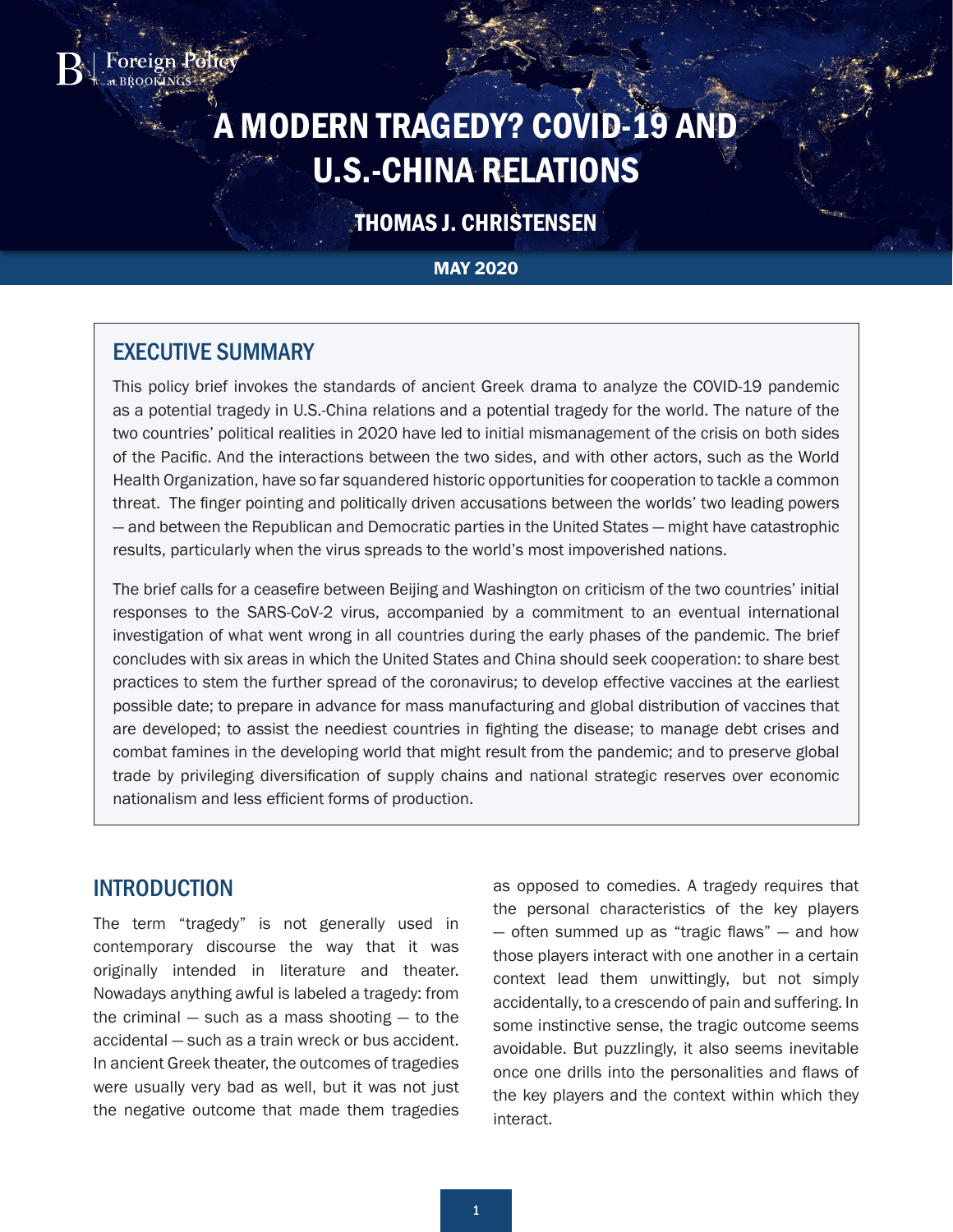<span id="page-1-0"></span>It is in this sense of the word that I see COVID-19 as a potential tragedy in U.S.-China relations and a potential tragedy for the world. The nature of the two countries' political realities in 2020 have led to mismanagement of the crisis on both sides of the Pacific. The interactions between the two sides, and with other actors, such as the World Health Organization (WHO), have so far squandered historic opportunities for cooperation to tackle a common threat. If great powers, including strategic competitors like the United States and China, cannot cooperate on countering this threat to humanity, then how can we expect to cooperate on other issues?

#### THE MAKING OF A TRAGEDY

Relations between the United States of America and the People's Republic of China (PRC) were already very tense before the COVID-19 crisis. China's assertiveness on the international stage since the 2008 financial crisis and especially since President Xi Jinping rose to power in 2012-2013 has helped cement a bipartisan consensus in the United States that a tougher and more competitive approach toward the PRC is required. In the past few years, the U.S.-China trade war, pro-democracy protests in Hong Kong, massive repression against Uighurs in Xinjiang, and increased U.S. and Chinese naval activities in disputed waters off China's coast have all served to heighten bilateral tensions. But the common threat posed by the virus could have provided an occasion for de-escalation of those tensions if both capitals had decided to cooperate to tackle it together and alongside others. Instead, COVID-19 so far has proven only to be a source of greater friction, rather than greater cooperation, between the PRC and the United States.

Here is where the tragic flaws of the two political systems collide. In China, where the pandemic began, it seems that the authorities handled the original outbreak of the SARS-CoV-2 virus in December 2019 very poorly. The local governments in the city of Wuhan and Hubei province apparently suppressed the bad news that a virus was spreading

in the city, silencing through coercion the voices of doctors who were blowing whistles and pointing to the dangers of an epidemic. Until January 20 of this year, the Chinese government did not even recognize publicly that the virus was clearly being passed among humans. $1$  But the virus has proven itself so contagious in multiple countries, it seems impossible to believe that health care workers in Wuhan were not among the early patients, which would be a very clear sign of human-to-human transmission. After all, with full knowledge of the contagion and very careful practices in place today to fight the spread in hospitals in the United States, many health care workers and hospital staff have still come down with the disease while treating COVID-19 patients.

At a minimum, then, it seems that there was a local cover-up of the dangers of the disease. Chinese nationals I spoke with in America were fully aware and not surprised that concerned doctors in Wuhan were stifled by strict regulations against "spreading rumors" or "revealing secrets" without prior permission from higher authorities. The lack of a free press in China also hampered the prompt dissemination of knowledge about the disease to the general public in Wuhan and beyond. Local officials' reluctance to draw attention to problems is predictable in a system that blames and often punishes such officials for bad outcomes, even if forces that were generally outside of their control were the cause. Added to the mix is the massive anti-corruption drive launched by Xi. Most officials in a broadly corrupt political system fear being selected for a "disciplinary investigation" that has only one predictable end. If there is no independent justice system and most officials have at least some black marks in their dossiers, then local officials try to avoid publicly taking maverick positions on negative occurrences such as the spread of a disease. For these reasons, local officials sweeping bad news under the carpet and the early and quite consequential paralysis in responding to COVID-19 should not come as a surprise to scholars of contemporary Chinese politics.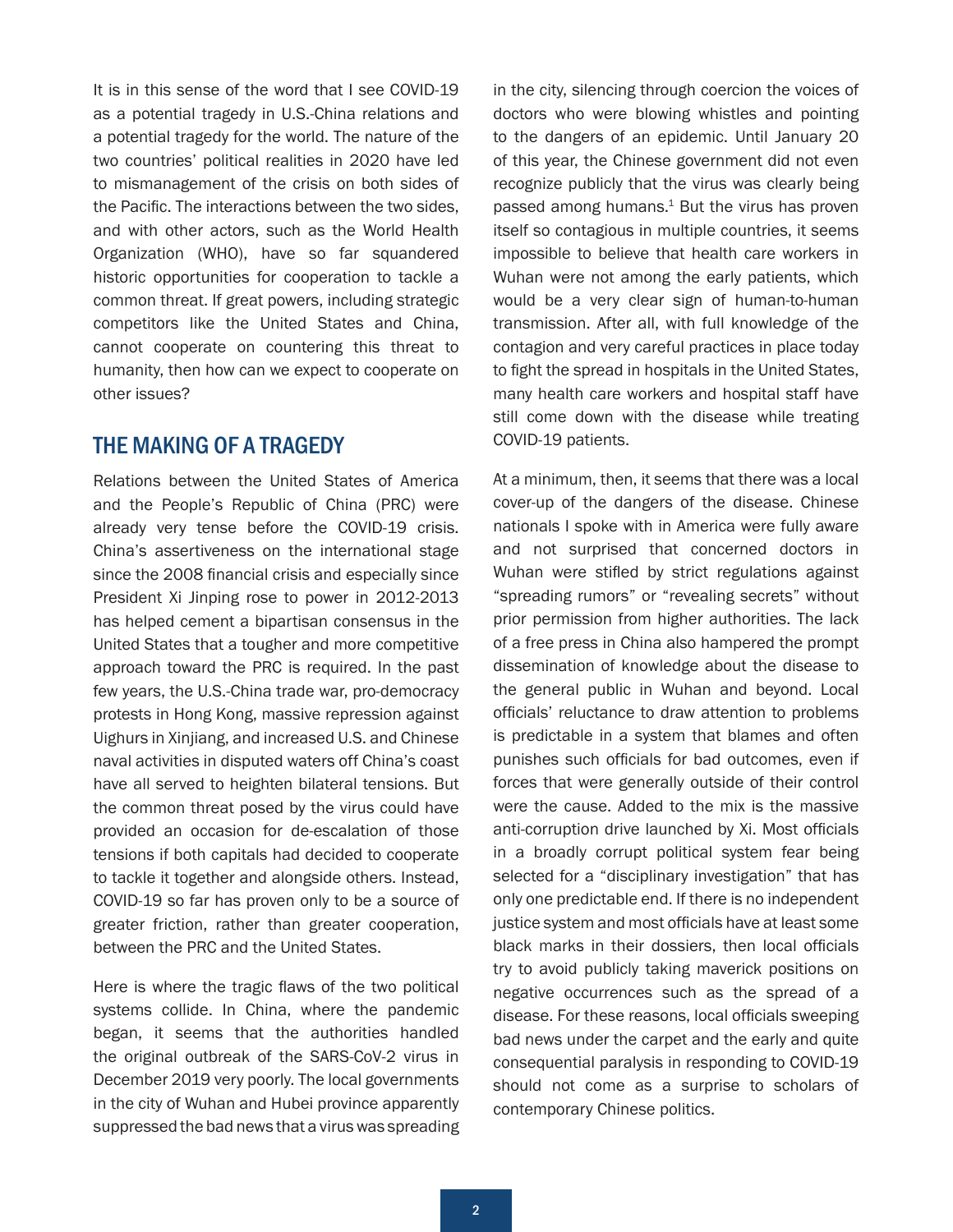<span id="page-2-0"></span>Most likely there were also further cover-ups at higher levels in the Chinese Communist Party (CCP). Central government elites do not want to see the PRC's reputation tarnished on the international stage, and more importantly, want to insure that the CCP's legitimacy at home is not harmed by coverage of the origins of the pandemic and the weak and even destructive early responses to it. And there is real reason for the CCP leadership to worry. The local problems that I describe above are not really local, but rather the natural outcome of a single-party authoritarian state without institutions, like a free media and an independent court system, that could protect the individual rights of citizens, including whistleblowers, against state repression. Chinese nationals in America with whom I discussed these issues in late January and February did not know what to think as the crisis escalated, but some expressed fears for their families back home based on one shared perception: the CCP government could not be trusted to tell the public the truth about what was actually happening.

Chinese doctors and health care officials almost certainly have learned valuable lessons to share with the outside world, including the United States.

Once the central government recognized the threat from the contagiousness and seriousness of the virus and locked down Wuhan on January  $23<sup>2</sup>$  $23<sup>2</sup>$ , the Chinese government appears to have been quite effective at limiting the spread, expanding hospital capacity in a hurry, distributing protective gear to health care workers, expanding testing protocols, and isolating, often forcibly, those proven to have contracted the disease and even those suspected of having been exposed to it. Chinese doctors and health care officials almost certainly have learned valuable lessons to share with the outside world, including the United States. This is true even if it is the case that the same system in which they work caused tremendous damage early on by allowing a large, international city like Wuhan to become a giant incubator for a highly contagious and dangerous virus that would spread through the country and around the world.

The reluctance of the World Health Organization to label COVID-19 a global health emergency until the end of January,<sup>[3](#page-7-0)</sup> a full week after the lockdown of a large, international Chinese city, may also have caused significant damage. While later investigations will likely reveal more fully why this delay occurred, it does seem probable that what was at work was some combination of Chinese political pressure on WHO member states or the WHO's top leadership to preserve the PRC's reputation on the international stage and the WHO's overreliance on official reports from member states like China.

While the WHO's slowness in making that declaration may have delayed reactions to the coming catastrophe in various part of the world in consequential ways, oddly the one place that this does not seem to have been the case is the United States. And ironically, it has been Washington that has become the loudest critic of the organization. Here is where the American tragic flaws come into play. Under the Trump administration, the U.S. government has downgraded the importance of science and expertise in its decision-making processes and has generally avoided using multilateral organizations and agreements to protect and assert U.S. interests. Fewer government health experts were on the ground in the U.S. mission in China than in past administrations. Deep expertise combined with long government experience is associated in top administration political circles with the so-called "deep state" that President Donald Trump has accused of trying to undermine his presidency. The president himself clearly prefers making decisions based on his gut instincts and on his hopes rather than on the results of careful research. So he claimed early on that the virus posed limited risk to the American people and the American economy; that it would disappear soon "like a miracle," perhaps when there was warm weather; and, more recently, even that injecting disinfectants could be explored as a potential cure for the disease.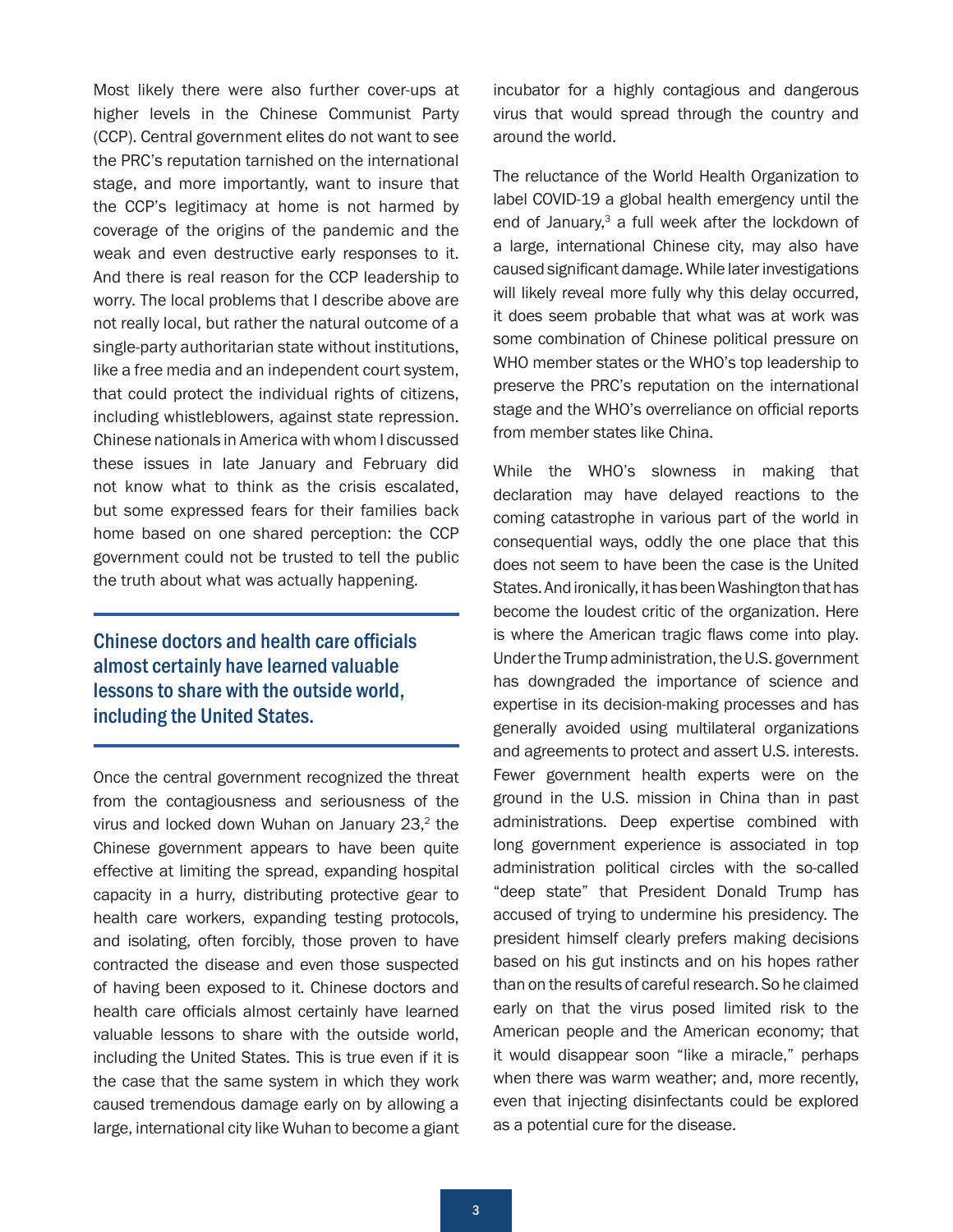<span id="page-3-0"></span>The much touted U.S. ban on travel from China at the end of January, however sensible, apparently did little to stem the tide of the disease in the United States, since it had already arrived earlier and had begun spreading.

Even after the threat COVID-19 posed to the world became clearer, the Trump administration largely dismissed the danger as overblown or, worse, inflated intentionally by the administration's political opponents. It is very difficult to see how an earlier recognition by the WHO that the novel coronavirus constituted a global health emergency would have changed that flawed American reality. Critically important weeks were lost in implementing serious policies to combat the virus. And the much touted U.S. ban on travel from China at the end of January, however sensible, apparently did little to stem the tide of the disease in the United States, since it had already arrived earlier and had begun spreading. In the case of New York, the virus apparently arrived indirectly from China via Europe, before the bans on foreign travelers from both regions were established. Subsequent repeated claims that tests were universally available and were being provided in sufficient numbers to meet the challenge were patently untrue, and, early on in the crisis, governors were often left to fend for themselves and compete with one another in acquiring protective gear and medical equipment for physicians, in some important cases from China.

When the history of the COVID-19 pandemic is written, South Korea, New Zealand, and Taiwan will likely be seen as the best examples of free societies that wrestled effectively with the virus in its early phases. Unfortunately, the United States almost certainly will not.

China's international reputation, meanwhile, has apparently taken a big hit not just in the United States but in Europe and the Indo-Pacific because of the issues raised above. The CCP has also named all new cases of the virus in China as

foreign, leading to discrimination against foreigners around the country, especially African migrants in and around Guangzhou. This poor treatment of Africans who have lived in China for years has done severe harm to China's reputation in Africa, which had been fostered over many years through economic interaction and infrastructure investment[.4](#page-7-0) Despite some impressive reactions in China after the epidemic was publicly recognized and despite efforts to assist other countries with medical equipment and expertise — and thereby boost China's international image — it appears that COVID-19 will prove much more of a liability than an asset in the PRC's diplomatic portfolio.

Here is where the systemic insecurities of the Chinese Communist Party and the political and psychological insecurities of the Trump administration seem to be playing off each other in a classically tragic manner. The tragedy is evident in Chinese Foreign Ministry Spokesperson Zhao Lijian promoting conspiracy theories about the U.S. Army planting the virus in Wuhan (he has not been fired and there is no evidence that he was even disciplined for this outrageous accusation).[5](#page-7-0) 

The tragedy is also present in Trump's race-baiting description of COVID-19 as the "Chinese virus," once he began taking it seriously, and his rather celebratory response on Twitter of a corrected increase in the Chinese official death totals.<sup>[6](#page-7-0)</sup> One can only surmise that he saw the reports of increased Chinese suffering as good because it might somehow make his own government look somewhat more effective in comparison. The president has subsequently stopped using the "Chinese virus" label, but leaked guidance from the Republican National Senatorial Committee on how to respond to questions about COVID-19 in a presidential election year instructs them to blame China and the WHO and to praise Trump for limiting travel from China.<sup>7</sup> Such deflection and scapegoating might impress the Republican political base at home but will almost certainly further harm America's reputation on the international stage and make future cooperation with China harder to establish.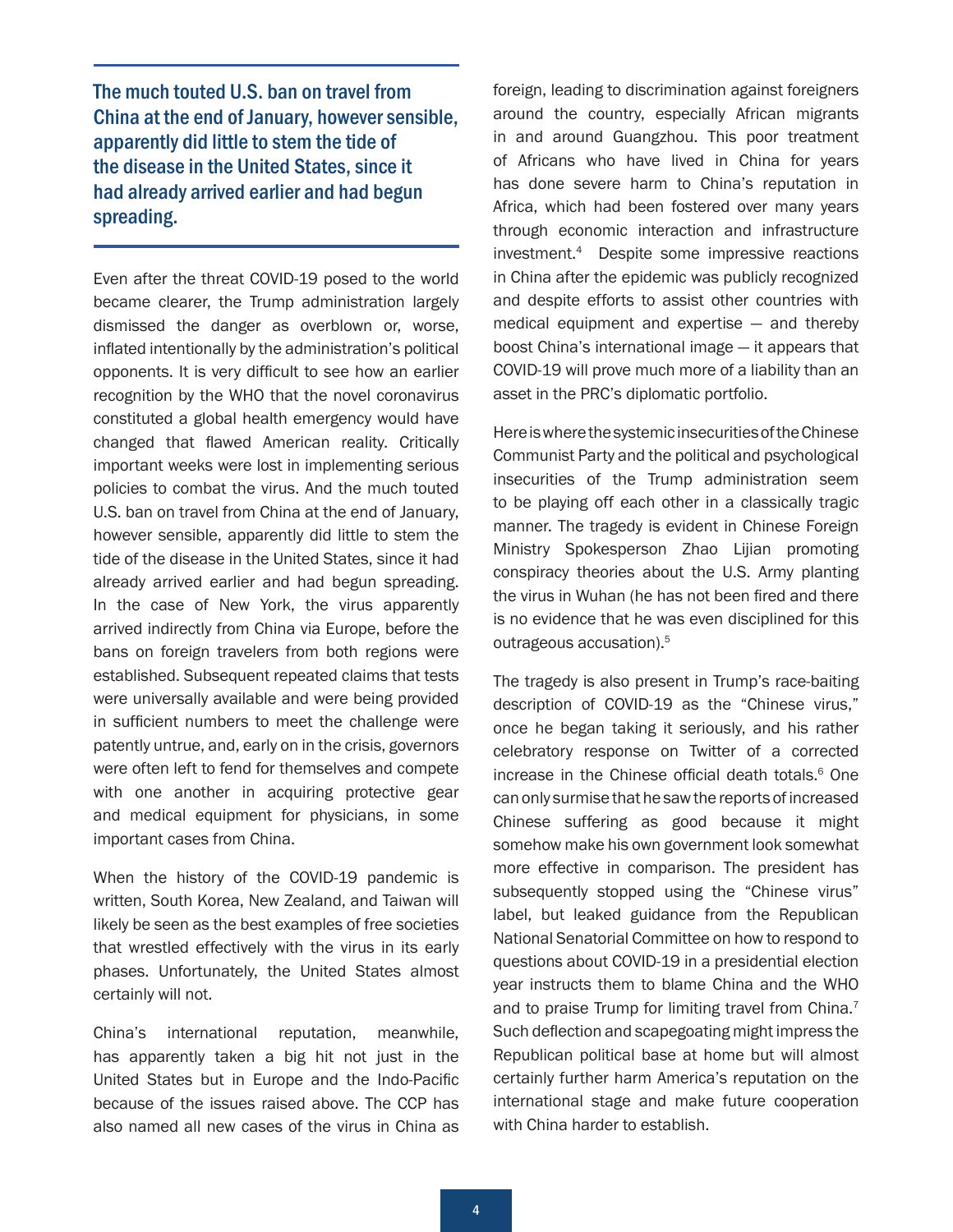<span id="page-4-0"></span>Potentially compounding and catalyzing the tragedy, presumptive Democratic nominee Joe Biden's campaign has decided to attack Trump for being too soft on China during the early weeks of the pandemic[.8](#page-7-0) While China was clearly to blame for the crisis in this partisan narrative, so was Trump for "roll[ing] over for the Chinese."[9](#page-7-0) One criticism that Biden supporters have raised is that Trump permitted the sending of "our [protective] masks" to China[.10](#page-7-0) This puts down a marker for the president that any future Sino-American cooperation on the virus in this election year might be called out by the Democrats as somehow traitorous.

So now we have the makings of a tragedy full of characters with tragic faults: one domestically insecure government (the CCP) with a legitimacy crisis that plays out in the form of domestic repression under a single authoritarian leader who can never be questioned or criticized; one insecure executive branch in the United States (the Trump administration) under a vainglorious president who is running for reelection and demanding that his partisan troops never criticize his response to the COVID-19 crisis, but instead blame China and the WHO for allowing the virus to spread in the first place; and one traumatized opposition party (the Democrats), which still can't believe Trump won in 2016 and has decided this time around that "when they go low, we should go low as well."

I believe that all of the characters in this tragedy would like the virus to go away, but they have all chosen to protect their own reputations by placing blame squarely on others in ways that make much needed international cooperation to combat the virus more difficult. A good dose of self-criticism on all sides will be needed to improve future responses to similar challenges (which will almost certainly arise). More urgently, a good dose of humility and self-reflection might allow for greater international cooperation in this ongoing crisis. Failures of international cooperation will likely cost hundreds of thousands, or more likely millions, of additional lives through disease, hunger, and economic deprivation. Angela Merkel, chancellor of a wealthy

and well-equipped Germany, and a responsible and internationally oriented leader of the first order, recognized recently that we are only in the early stages of this crisis.<sup>11</sup> When one thinks of a much less well-equipped and much poorer sub-Saharan Africa or South Asia, one can only shudder about the number of people who could die later because of fighting now among great power rivals and among the two major political parties in the richest nation on earth.

There will be time later to assess the early mistakes of China and others in greater detail, but the virus is out there now and we should be tackling it together.

#### RECOMMENDATIONS

Whatever mistakes and cover-ups occurred in Wuhan early on, China is now a repository of useful knowledge about the virus and how best to control its spread. It also has a very strong scientific community studying the origins of viruses and their medical treatment, who can cooperate with our own experts both to find a vaccine and to develop effective treatments short of a vaccine. This is true even if it turns out that the virus actually leaked from a scientific facility in Wuhan with insufficient safeguards. There will be time later to assess the early mistakes of China and others in greater detail, but the virus is out there now and we should be tackling it together. And the WHO and other multilateral institutions like the G-20 should be bolstered to help address the medical and economic challenges that are likely to spread around the globe, particularly in countries with weak medical infrastructures and poor economies that will almost certainly suffer massive debt defaults. Again, this remains true even if international politics and institutional weakness delayed the WHO's initial response to COVID-19. It simply does not follow any logic (except a tortuous political one) that the proper response to any earlier failures by the WHO should be to cripple the major vehicle of international public health during a global pandemic.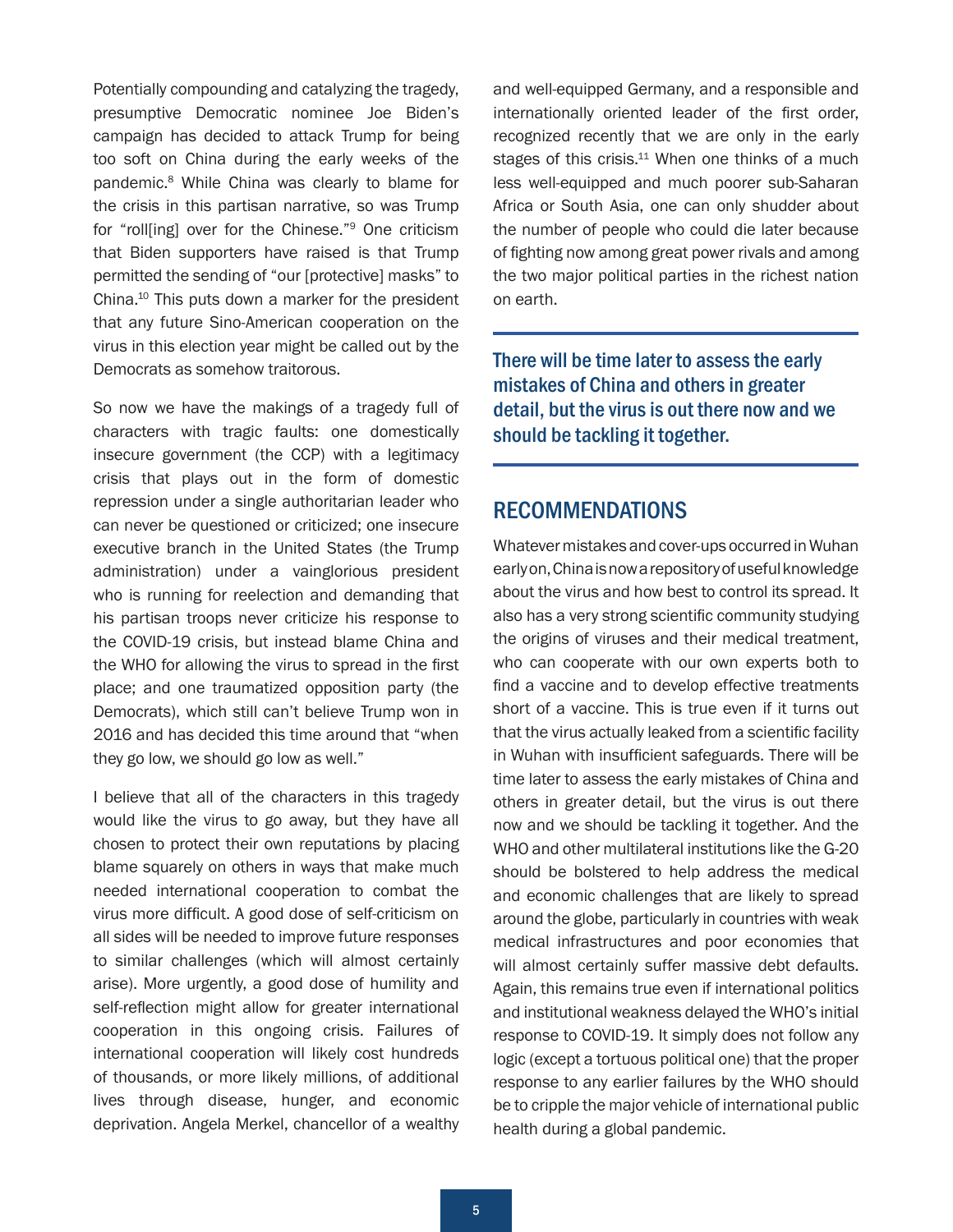<span id="page-5-0"></span>Here are six areas of cooperation that the United States and China can pursue in both bilateral and multilateral settings that would serve their national interests and the interests of humanity, even if they do not necessarily fit the domestic political logics of leaders in Washington and Beijing. The list is suggestive and not intended to be exhaustive and can include cooperation among governments and non-governmental actors.

- 1. **Share best practices.** The two sides should share and learn best practices for how to slow the spread of the virus, including mistakes to be avoided. While it might be too soon to expect Beijing and Washington to agree to a probe of their early mistakes, it would be very helpful if each side would commit in principle to conduct such a probe after the virus has been brought under control and eliminated. This is unlikely to be our last pandemic. We all need to learn lessons for the long run and it would reduce political tensions between the two nations in the near term to recognize the eventual need for such a probe.
- 2. Cooperate on vaccine creation. The United States and China should work on vaccines together and should pledge to share any breakthroughs with each other and the rest of the world promptly when they are made. This can be done on a government-to-government basis or in cooperation between universities and companies. One sign of hope on that score is that Chinese and U.S. scientists, including at Columbia University, have managed to perform collaborative research on the virus despite the conflicts between the two governments.<sup>12</sup>
- 3. Prepare in advance for massive vaccine production and global vaccine distribution. Vaccinating everyone everywhere will be a massive logistical undertaking that will require great forethought before a vaccine is invented. Delays in distribution of even several months could easily cost astounding numbers of lives. If political fighting over who

gets vaccines and when were to occur, it would be devastatingly destructive to international cooperation on any matter for years to come.

- 4. Assist the poorest nations in battling the **virus.** Cooperate to remediate suffering in the developing world by boosting the medical response capacity in highly vulnerable areas like sub-Saharan Africa, South Asia, etc. In 2014, the United States and China cooperated effectively alongside many other countries to address the Ebola crisis in Africa. The WHO should be a major actor in this cooperation regardless of any problems related to the organization's public response in January 2020. And to the degree that the pandemic is accompanied by famines in some places, as seems likely, the United States and China should support the efforts of the World Food Programme to distribute provisions and eliminate distributional bottlenecks slowing the delivery of needed aid.
- 5. Cooperate to manage debt defaults in the developing world. The possibility of systematic debt defaults in the developing world seems quite real and this could have ripple effects in the entire global financial system. More multilateral cooperation will clearly be needed. The G-20 responded rather well to the 2008 financial crisis and should be called upon again to address this global recession. The COVID-19 crisis should also provide an opportunity for global bankers to push China to join international development financing groupings like the Paris Club, which reduce conflicts among lenders when debt crises occur around the globe. Without cooperation on debt restructuring, the international economy could be severely harmed by beggar-thy-neighbor strategies among lending institutions. In this context, the many non-transparent, bilateral infrastructure development loans made by China as part of the Belt and Road Initiative could loom particularly large.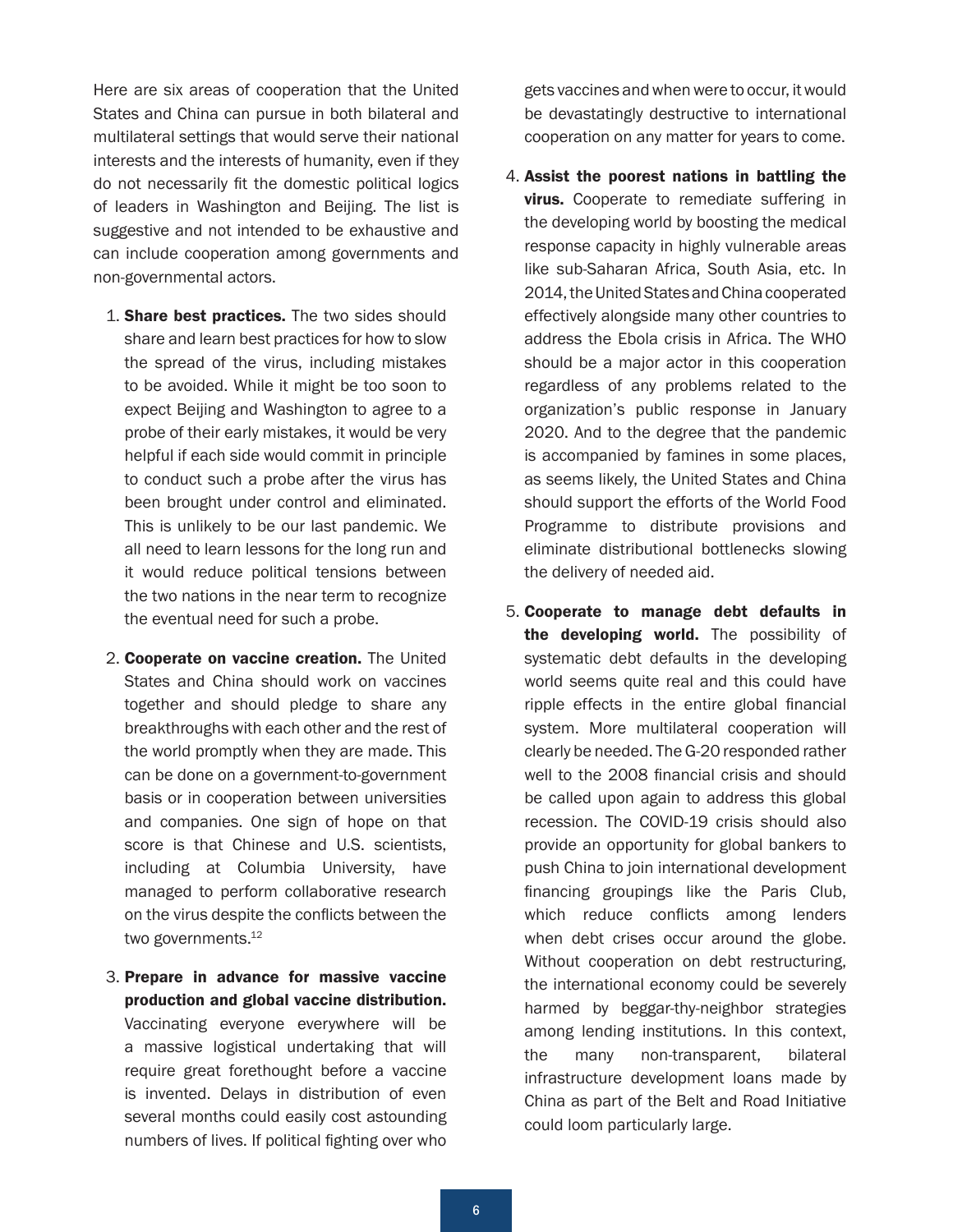6. Prioritize development of strategic reserves over economic nationalism. Nations are now more acutely aware of their dependence on foreign supplies of needed products in a world of globalization and transnational supply chains. But we should also recognize that global trade has generally been a very positive factor for the world economy and that significant reductions in global trade will likely lead to more, not less, poverty and more, not less, vulnerability to disease and hunger. Two potential solutions to protect global trade would be the diversification of global supply chains so that a single country, like China, is not so essential to supply final manufactured goods. This would mean even more complex economic interactions around the world than we have today, but it would provide a much more efficient solution than each nation trying to produce many products entirely at home to reduce vulnerability. To supplement such a globalist strategy, individual countries should be encouraged to create larger strategic reserves of needed medical and other supplies as an alternative to simply moving all production of such products back to their own countries. Economic nationalism as an alternative to strategic reserves would carry huge opportunity costs for global efficiency and wealth and could also infect international security politics in destabilizing ways. Similar approaches to stockpiling of internationally purchased products for security purposes have long been used effectively in the energy sector.

In order to pursue such a constructive agenda, all countries should call a ceasefire on blaming others over the early outbreak and global spread of the virus. To help facilitate this diplomatic ceasefire, all countries should commit to eventual international investigations into how they responded to the crisis, including mistakes and misdeeds done along the way. The WHO should be involved in such an investigation, and the United States should be actively involved with the WHO to participate and help guide its involvement. For the reasons discussed above, it appears that neither the PRC nor the United States will likely be pleased to hear the eventual results of such an inquiry. But if they fail to cooperate now and continue to fight, and hundreds of thousands, if not millions, of additional deaths occur as a result, each country will suffer even greater losses to its reputation and diplomatic standing than it would by accepting in advance that it will receive some criticism. China and the United States should be behaving like confident great powers, not like insecure and tragically flawed players in an ancient Greek drama.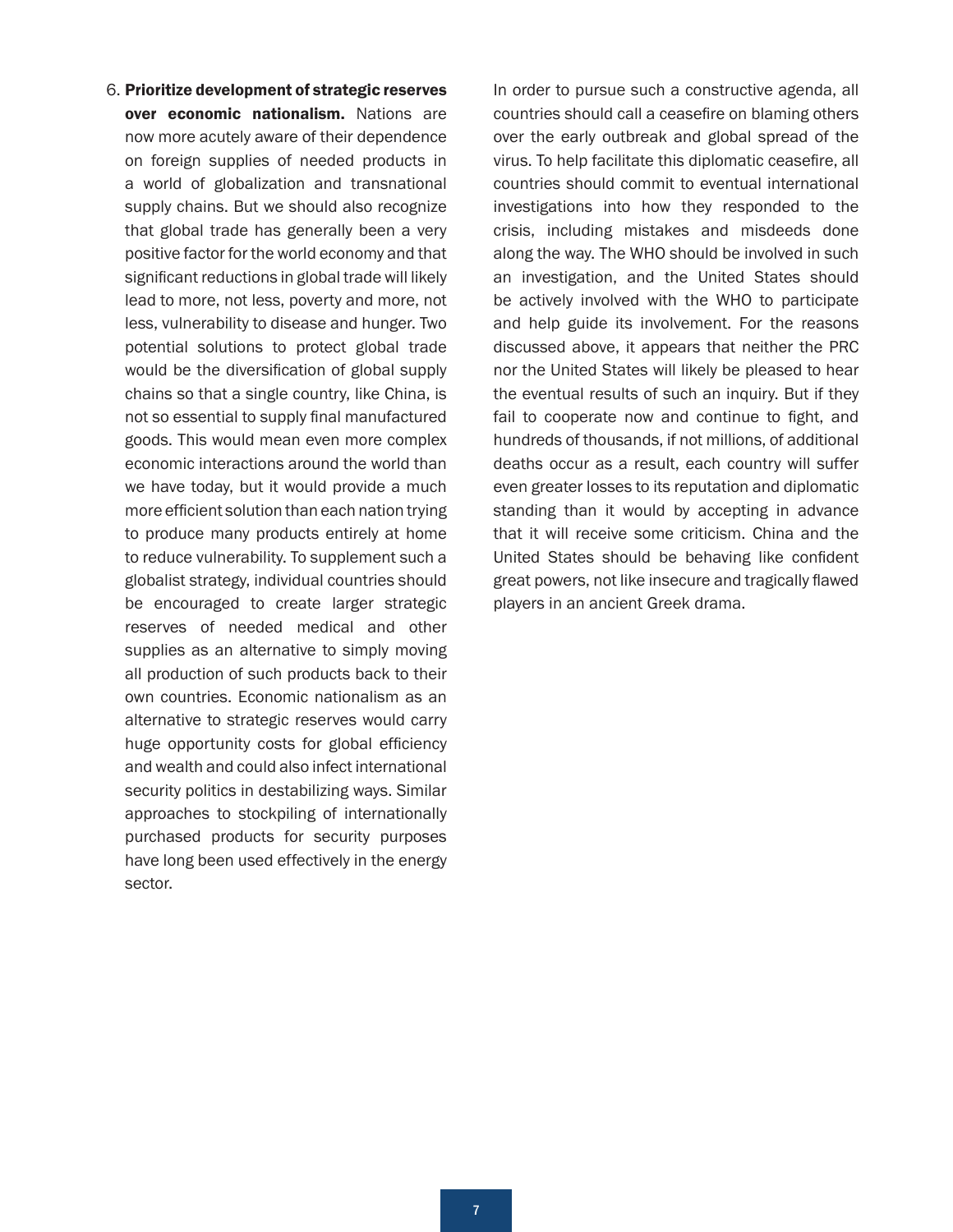# <span id="page-7-0"></span>**REFERENCES**

[1](#page-1-0) Emily Feng and Amy Cheng, "Critics Say China Has Suppressed and Censored Information in Coronavirus Outbreak," National Public Radio, February 8, 2020, [https://www.npr.org/sections/](https://www.npr.org/sections/goatsandsoda/2020/02/08/803766743/critics-say-china-has-suppressed-and-censored-information-in-coronavirus-outbrea) [goatsandsoda/2020/02/08/803766743/critics-say-china-has-suppressed-and-censored-information-in](https://www.npr.org/sections/goatsandsoda/2020/02/08/803766743/critics-say-china-has-suppressed-and-censored-information-in-coronavirus-outbrea)[coronavirus-outbrea.](https://www.npr.org/sections/goatsandsoda/2020/02/08/803766743/critics-say-china-has-suppressed-and-censored-information-in-coronavirus-outbrea)

[2](#page-2-0) "China Coronavirus Lockdown Measures Rise Across Hubei Province," BBC News, January 23, 2020 [https://www.bbc.com/news/world-asia-china-51217455.](https://www.bbc.com/news/world-asia-china-51217455)

[3](#page-2-0) "Coronavirus Declared Global Health Emergency by WHO," BBC News, January 31, 2020 [https://www.](https://www.bbc.com/news/world-51318246) [bbc.com/news/world-51318246.](https://www.bbc.com/news/world-51318246)

[4](#page-3-0) Yun Sun, "COVID-19, Africans' Hardship in China, and the Future of Africa-China Relations," The Brookings Institution, April 17, 2020, [https://www.brookings.edu/blog/africa-in-focus/2020/04/17/covid-](https://www.brookings.edu/blog/africa-in-focus/2020/04/17/covid-19-africans-hardships-in-china-and-the-future-of-africa-china-relations/)[19-africans-hardships-in-china-and-the-future-of-africa-china-relations/](https://www.brookings.edu/blog/africa-in-focus/2020/04/17/covid-19-africans-hardships-in-china-and-the-future-of-africa-china-relations/).

[5](#page-3-0) Ben Westcott and Steven Jiang, "Chinese Diplomat Promotes Conspiracy Theory that U.S. Military Brought Coronavirus to Wuhan," CNN, March 13, 2020 [https://www.cnn.com/2020/03/13/asia/china](https://www.cnn.com/2020/03/13/asia/china-coronavirus-us-lijian-zhao-intl-hnk/index.html)[coronavirus-us-lijian-zhao-intl-hnk/index.html](https://www.cnn.com/2020/03/13/asia/china-coronavirus-us-lijian-zhao-intl-hnk/index.html).

[6](#page-3-0) Donald J. Trump (@realDonaldTrump), Twitter, April 17, 2020, [https://twitter.com/realDonaldTrump/](https://twitter.com/realDonaldTrump/status/1251186179548033025) [status/1251186179548033025](https://twitter.com/realDonaldTrump/status/1251186179548033025).

[7](#page-3-0) Alex Isenstadt, "GOP Memo Urges Anti-China Assault Over Coronavirus," *Politico*, April 24, 2020 <https://www.politico.com/news/2020/04/24/gop-memo-anti-china-coronavirus-207244>.

[8](#page-4-0) Warren O. Stroebel and Sabrina Siddiqui, "Biden Aims to Out-Tough Trump On China While Invoking His Obama Experience," *The Wall Street Journal*, May 2, 2020 [https://www.wsj.com/articles/biden-aims-to](https://www.wsj.com/articles/biden-aims-to-out-tough-trump-on-china-while-invoking-his-obama-experience-11588420801)[out-tough-trump-on-china-while-invoking-his-obama-experience-11588420801](https://www.wsj.com/articles/biden-aims-to-out-tough-trump-on-china-while-invoking-his-obama-experience-11588420801).

[9](#page-4-0) See this Biden campaign advertsement: Joe Biden, Facebook, April 18, 2020, [https://www.facebook.](https://www.facebook.com/joebiden/videos/unprepared-joe-biden-for-president/153477366105420/) [com/joebiden/videos/unprepared-joe-biden-for-president/153477366105420/](https://www.facebook.com/joebiden/videos/unprepared-joe-biden-for-president/153477366105420/).

[10](#page-4-0) For a video of the original Democratic Party super PAC advertisement and an analysis of it, see D'Angelo Gore, "FactChecking Ad About Donating 'Our Masks and Supplies to China,'" FactCheck.org, April 23, 2020, [https://www.factcheck.org/2020/04/factchecking-ad-about-donating-our-masks-and-supplies](https://www.factcheck.org/2020/04/factchecking-ad-about-donating-our-masks-and-supplies-to-china/)[to-china/](https://www.factcheck.org/2020/04/factchecking-ad-about-donating-our-masks-and-supplies-to-china/).

[11](#page-4-0) Adela Suliman and Andy Eckardt, "Germany's Merkel Cautions This is 'Beginning' of Coronavirus Pandemic," NBC News, April 23, 2020, [https://www.nbcnews.com/news/world/germany-s-merkel](https://www.nbcnews.com/news/world/germany-s-merkel-cautions-beginning-coronavirus-pandemic-n1190241)[cautions-beginning-coronavirus-pandemic-n1190241](https://www.nbcnews.com/news/world/germany-s-merkel-cautions-beginning-coronavirus-pandemic-n1190241).

[12](#page-5-0) See, for example, Katrina Manon and Su Yu, "U.S. and Chinese Researchers Team Up or Hunt into Covid Origins," *Financial Times*, April 27, 2020, https://www.ft.com/content/f08181a9-526c-4e4b-ac5f-0614bf1cffb3.